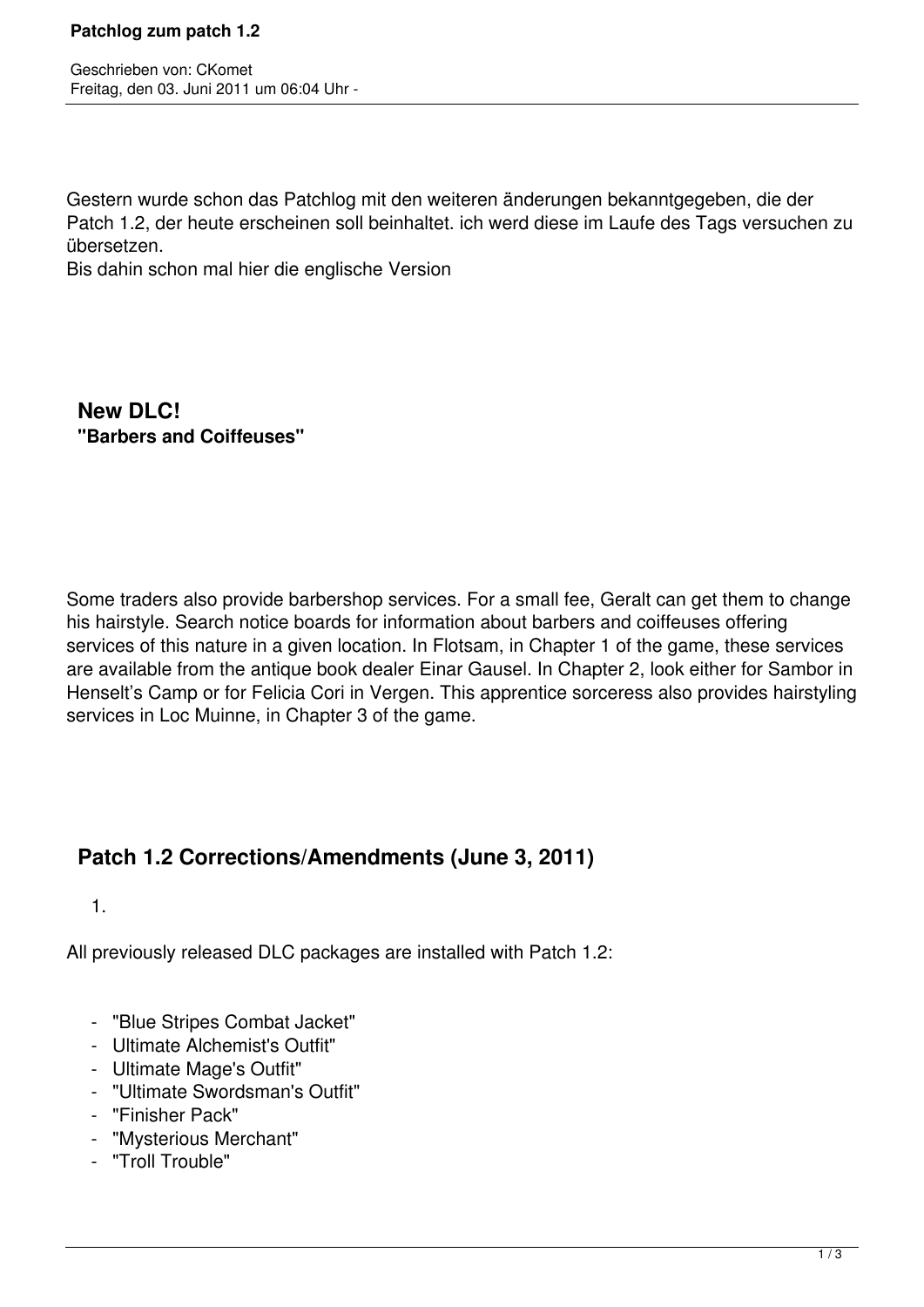Geschrieben von: CKomet Freitag, den 03. Juni 2011 um 06:04 Uhr -

 - Patch 1.2 adds a new free DLC package titled "Barbers and Coiffeuses." To take advantage of barbershop and hairstyling services, look for Einar Gausel in Chapter 1 of the game, Sambor in Henselt's Camp in Chapter 2, Felicia Cori in Chapter 2 if you travel to Vergen, and Felicia Cori once again in Chapter 3.

 - Game saves are now compressed automatically, lowering the amount of disk space they utilize.

 - An option has been added to the game menu allowing game saves to be deleted. To delete a game save, highlight the relevant item and press the 'Delete' key.

- The game menu now loads at a markedly accelerated pace.

 - The game now supports Logitech G35 headphones and other USB headsets with on-board sound cards.

 - A number of fixes have been added to the key binding functionality (actions can now be mapped to number pad and cursor/arrow keys).

- Analog sticks on gamepads now work correctly in the GUI panels.

- A number of game balance fixes have been introduced in the Prologue.
- Lock on targets is not lost when the distance to targets increases.

 - A number of fixes have been made in blocking functionality during combat. Also, player character responsiveness in combat has been improved, and Geralt can attack more than one target during normal combat.

 - A number of corrections have been made in the statistics displayed in item diagrams in the Crafting panel.

- The Witcher 1 saves are now imported correctly.
- An auto–save has been added before the fight against the draug.
- Flare bomb duration is now 2 (two) minutes.

 - Issue involving the equipping of bombs (or other items) even if they were not present in the character Inventory has been fixed.

- Islamic–themed and similar textures have been deleted and/or replaced.
- A number of fixes have been made in game dialogues.
- Issue that blocked advancement to the next level at the start of Chapter 3 has been fixed.

 - Issue involving the occurrence of T-poses upon the destruction of nekker nests has been corrected.

- Guards can no longer block Geralt when he is on a ladder.
- Knives no longer affect friendly NPCs.
- Bug related to using some containers has been fixed.
- Ostmurk (an ingredient required to complete a quest) can no longer be sold.

 - Ingredients required to complete the "Melitele's Heart" quest have been added to the game.

 - A fix has been introduced in the "Troll Trouble" quest whereby the she–troll's head can be won in a game of dice poker.

- The Ghost of the Banner can no longer be killed by wraiths.

 - Issue involving the Operator being neutral and thus susceptible to being killed before any conversation occurs has been fixed.

 - A number of fixes have been introduced to prevent selected NPCs from being blocked (king in siege tower, knights when destroying a gate in the Prologue, etc.).